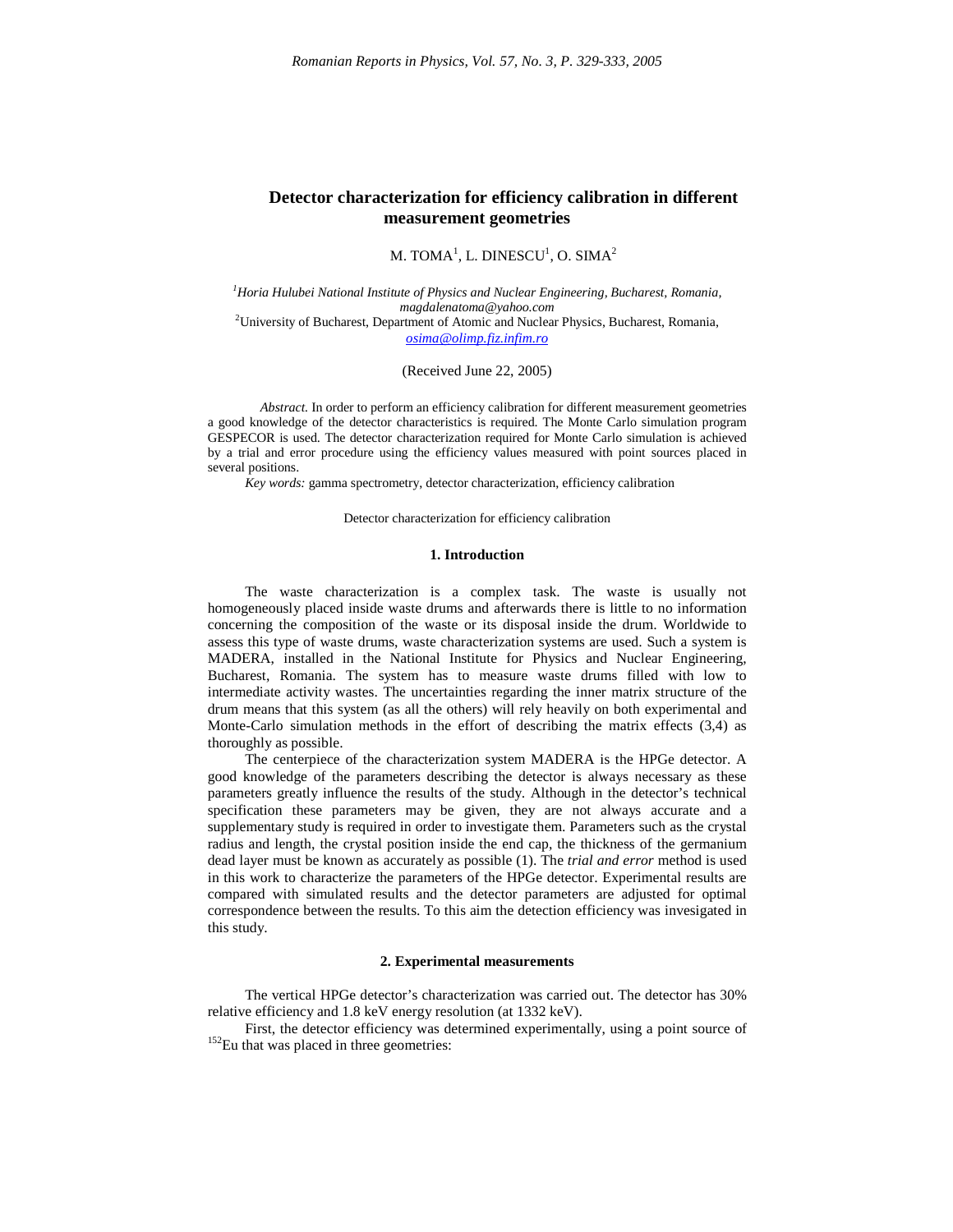(a) rotated around the detector in a vertical plane containing the detector axis of symmetry (see Fig.1). In the vertical plane, the source is moved in steps of  $15^{\circ}$  from vertical axis to  $135^{\circ}$ . The source was measured at R=20 cm from detector center.



Fig. 1 - Vertical movement of the source around the detector

(b) rotated around the detector in the horizontal plane containing the detector center (see Fig.2). In the horizontal plane, the moving step is  $30^\circ$ . The distance between the detector center and the source was 19.5 cm.

(c) Measurements have been also performed with the point source placed directly on the detector's end cap and at 2 cm above the end cap.

In order to perform these measurements, the detector was not collimated.



Fig. 2 - Horizontal movement of the point source around the detector

Three sets of data were collected for each measurement geometry. The peak efficiencies for a set of six representative energies of <sup>152</sup>Eu were obtained in each case.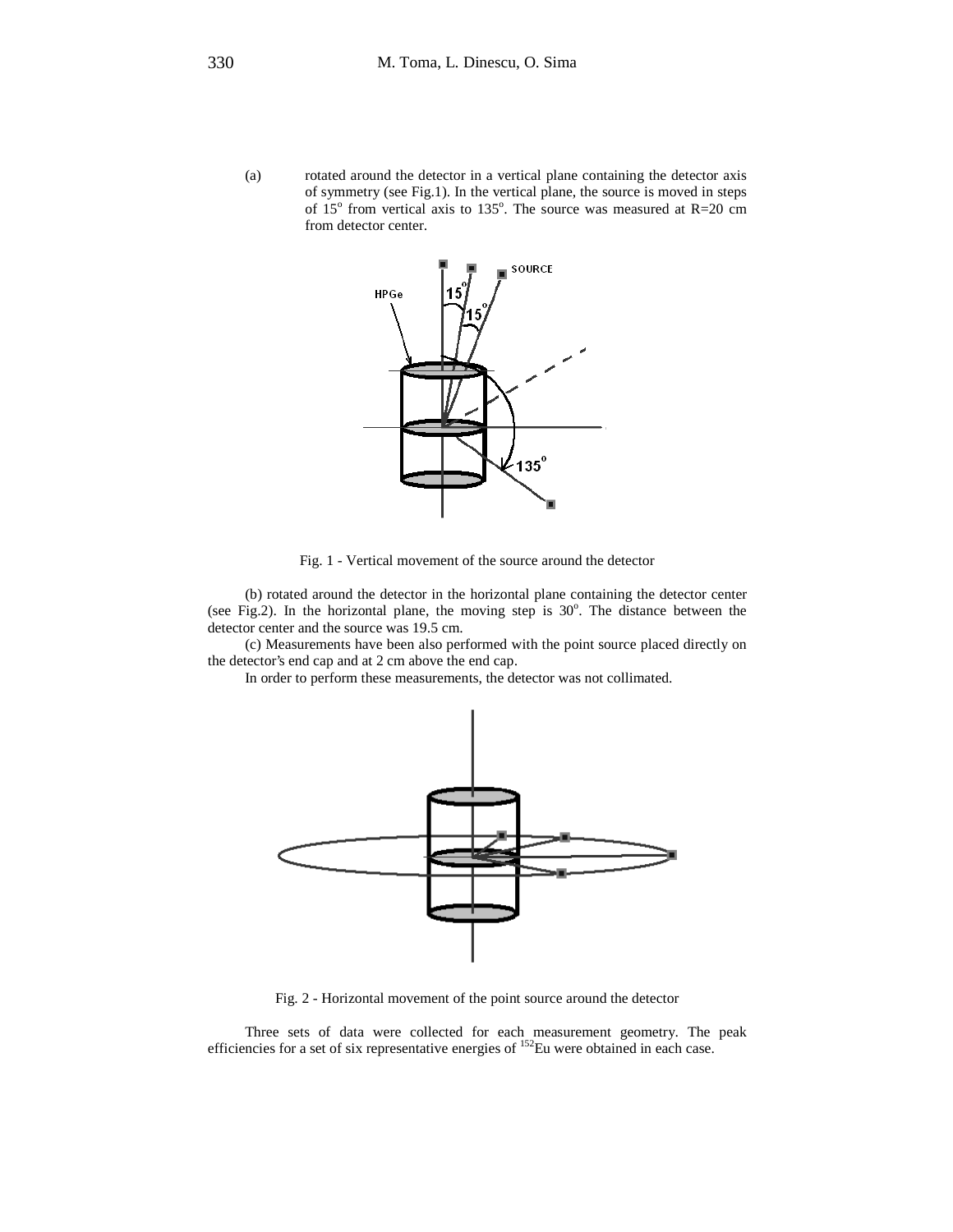Two <sup>152</sup>Eu point sources were used. For the measurement in the vertical and horizontal plane the activity of the used sources was (50490+1010) Bq. In order to minimize the detector's dead time, for the measurements with the source placed on the detector a different <sup>152</sup>Eu point source was used, having the activity (2877+58) Bq. In each measurement the dead time correction was smaller than 3%.

#### **3. The Monte-Carlo simulations**

The second step consists of Monte - Carlo simulations for the same detector – source geometry. The simulations are performed using the GESPECOR Monte-Carlo simulation software. A set of detector parameters has been considered at the start of the study. The detector efficiency has been calculated again and compared to the experimental results. Then the detector parameters have been adjusted to best fit the experimental data. Some of the obtained results are presented as follows.

From the measurements in the horizontal plane, the cylindrical symmetry of the detector was studied. As it can be seen in the Fig. 3, the detector is symmetrical.



Fig. 3 - The detection efficiency for the point source measured in the horizontal plane (a) experimental values; (b) comparation with the computed values.

The measurements on the detector and in the vertical plane offer information about various detector parameters. The results in the case of the vertical position of the source  $(0^{\circ})$  and also in the case of the source measured on the detector's end-cap give us information especially about the detector radius, the distance between the crystal and the end cap and the thickness of the front dead layer (at low energies), because the efficiency is most sensitive to these parameters but it is less sensitive to the length of the crystal.

The results obtained for the  $90^{\circ}$  position offer information about the length and radius of the crystal, the side dead layer and the details of the detector holder (at low energies).

In Fig. 4, a comparison between the measured and the computed values of the efficiency in the case of vertical geometries is presented.

The experimental values of the efficiency were corrected for coincidence summing effects.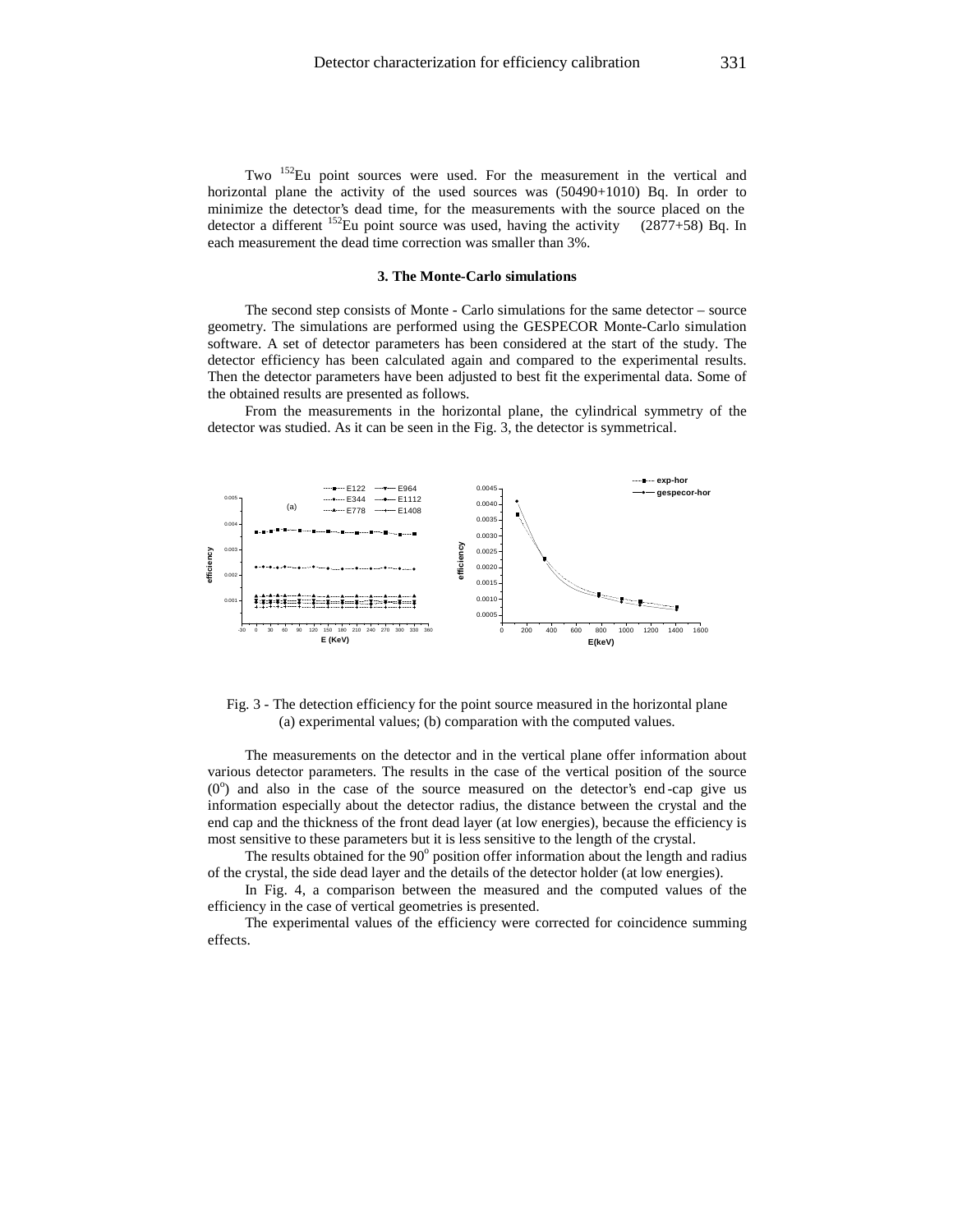

Fig. 4 - A comparison between the measured and the computed values of the efficiency in the case of measurements in the vertical plane.

As it can be seen the experimental values of the efficiency and the computed ones are in reasonable agreement.

The determined detector parameters will be used to complete the study of the efficiency calibration of gamma spectrommetry system for high volume samples.

### **4. CONCLUSIONS**

When trying to characterize a waste drum one deals with a great number of uncertainties, most notable the waste composition and second the waste disposal inside the drum. This means that the final result will be subjected to a considerable amount of error coming from these uncertainties. All other system parameters must be known as accurately as possible. This study investigated the core of the detection system MADERA, the HPGe detector. Its parameters were found using a *trial and error* method. Experimental measurements of the detection efficiency were conducted and the results compared to similar results obtained by means of Monte-Carlo simulation. The detector parameters were studied and adjusted to best fit the experimental curves, thus finally having an accurate description of the detector. The determined detector parameters will be used in the study of efficiency callibration of gamma spectrometry system for high volume samples.